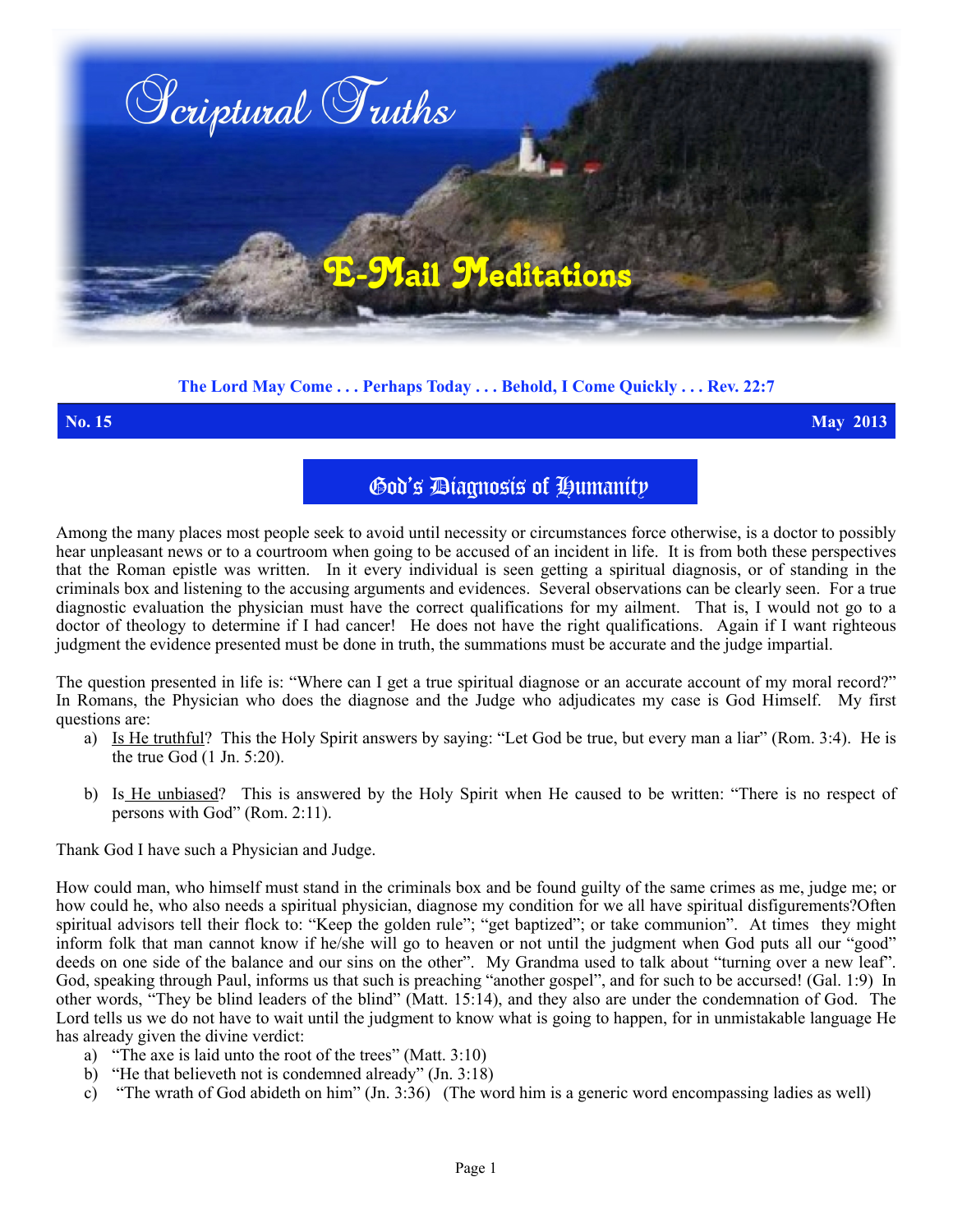# **What is God's diagnosis of my spiritual condition in the Roman epistle?**

He detects three ever deepening degrees of spiritual sickness:

- a) The first spiritual problem is twofold. It deals with my attitude (unthankfulness, ch. 1:21), and what I do (ch. 1:21-2:5)
- b) He then moves into a deeper problem showing that I am condemned already because of my heredity, that is what I have inherited from my ancestor, Adam (ch. 5:12-19).
- c) He then moves to the inner core and points out that the reason I am the way I am is because the disease of "sin" is in me. Like a cancer that has spread and permeates every vital bodily part, so sin has spread affecting my thinking, my judgment, and my affections.

Seeking for some way to help myself my spiritual physician informs me that there is something I could try. He warns that it has never worked before, but if I want I can try. Then I am told: "To them who by patient continuance in well doing seek for glory and honour and immortally, eternal life" (ch. 2:7). The problem is this must have been my way of life since birth, no lies, no living for now without thinking of eternity. In other words, living a life as holy as God Himself! That does not help me.

Not that there is any comfort in it, but I am informed that I am the same as everyone else. Summarizing, the Great Physician tells me: "There is none righteous, no, not one. There is none that understandeth, there is none that seeketh after God. They are all gone out of the way, they are together become unprofitable; there is none that doeth good, no, not one" (Rom. 3:10-12). This is the words of the God of truth who says: "There shall in no wise enter into it anything that deflileth" (Rev. 21:27).



My spiritual Physician and Judge then speaks and says: "I am going to offer you a gift, full spiritual health and complete clearing of your record"; "I have found a way, it is not by what you have done, but I and my Son have done". On the cross at Calvary, My Son swapped place for you, He bore the wrath for you, and there is available for each individual full spiritual health and clearance from all guilt! Read this carefully: "The gift of God is eternal life, through Jesus Christ our Lord" (Rom. 6:23). Salvation is by the acceptance of my Son as your personal Saviour!

### **How do I accept a person as something?**

I have officiated at many weddings and I say to the young man: "Will you take Mary-Jo to be your lawfully wedded wife?" Did you see he was accepting her as his wife? Salvation is the acceptance of Jesus Christ as Saviour, **not** Christ and my works, **not** Christ and my sincere endeavors, but all dependence goes on Christ and **His** work on the cross. God does not give me salvation for my faith, it is a transference of faith. For years individuals have faith in the words of their pastors, in that which they can do to obtain peace with God. Now God tells humanity, have faith in my words, have faith in what my Son has done, transfer your faith from them to me, and blessing is yours.

### **How do I know I am going to Heaven?**

There was a night when I recognized that I was a sinner and could do nothing, and that Jesus paid it all. I believed "Christ died for me, He bore the penalty for my sins in His own body, he satisfied the justice of God, God is satisfied with the work of Christ", then not saying a word, but in my heart I took three spiritual steps:

- a) I acknowledged "God, I can do nothing"
- b) I confessed "Jesus died for me"
- c) And then I took the all important step, I told God as if He was standing beside me: "I accept your Son as my Saviour".